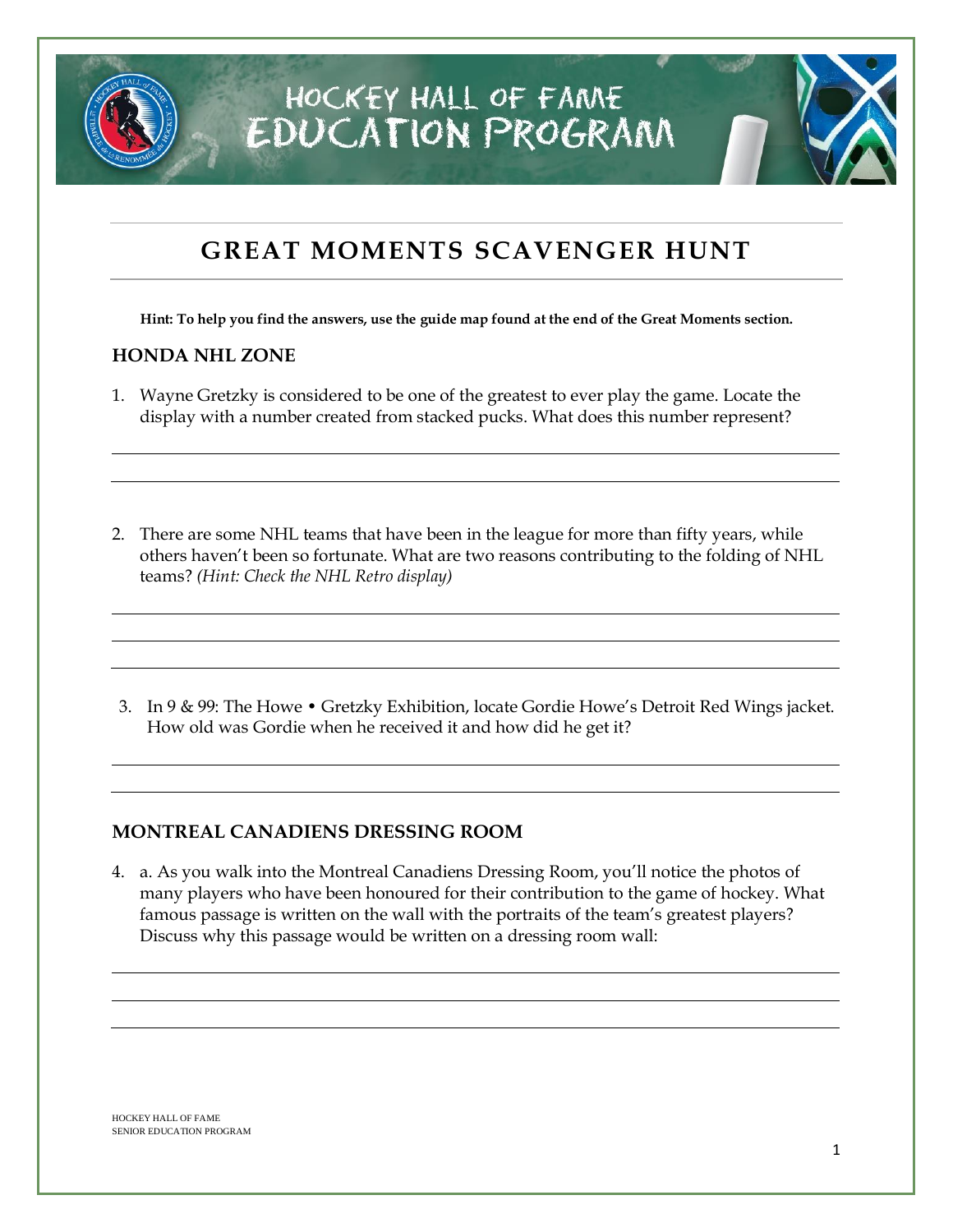# HOCKEY HALL OF FAMAE EDUCATION PROGRAM

b. Compare and contrast the equipment. How are the older sets different from the newer sets? List reasons for why these changes may have occurred.

### **STANLEY CUP DYNASTIES**

- 5. The Edmonton Oilers are an official dynasty. In 1990, they defeated the Boston Bruins in a five-game final to mark their fifth Stanley Cup championship in seven seasons. What artifact is on display from this Stanley Cup series?
- 6. Winning the Stanley Cup is the highest honour an NHL team can receive. The road to this endeavour requires hard work, endurance and dedication. With every team aimed towards the same goal, it becomes very difficult to achieve once, let alone multiple times. Which team won the Stanley Cup an incredible five consecutive times?

#### **HOMETOWN HOCKEY**

7. Women's hockey has continued to increase in popularity and has become quite competitive, but it has been around for some time. In the 1930s and 1940s, a women's team, the Preston Rivulettes, dominated the hockey scene with a phenomenal record that teams even today cannot match. With interest so high, a national trophy has been adopted for the Women's Senior A level. Name the woman after whom the trophy is dedicated.



HOCKEY HALL OF FAME SENIOR EDUCATION PROGRAM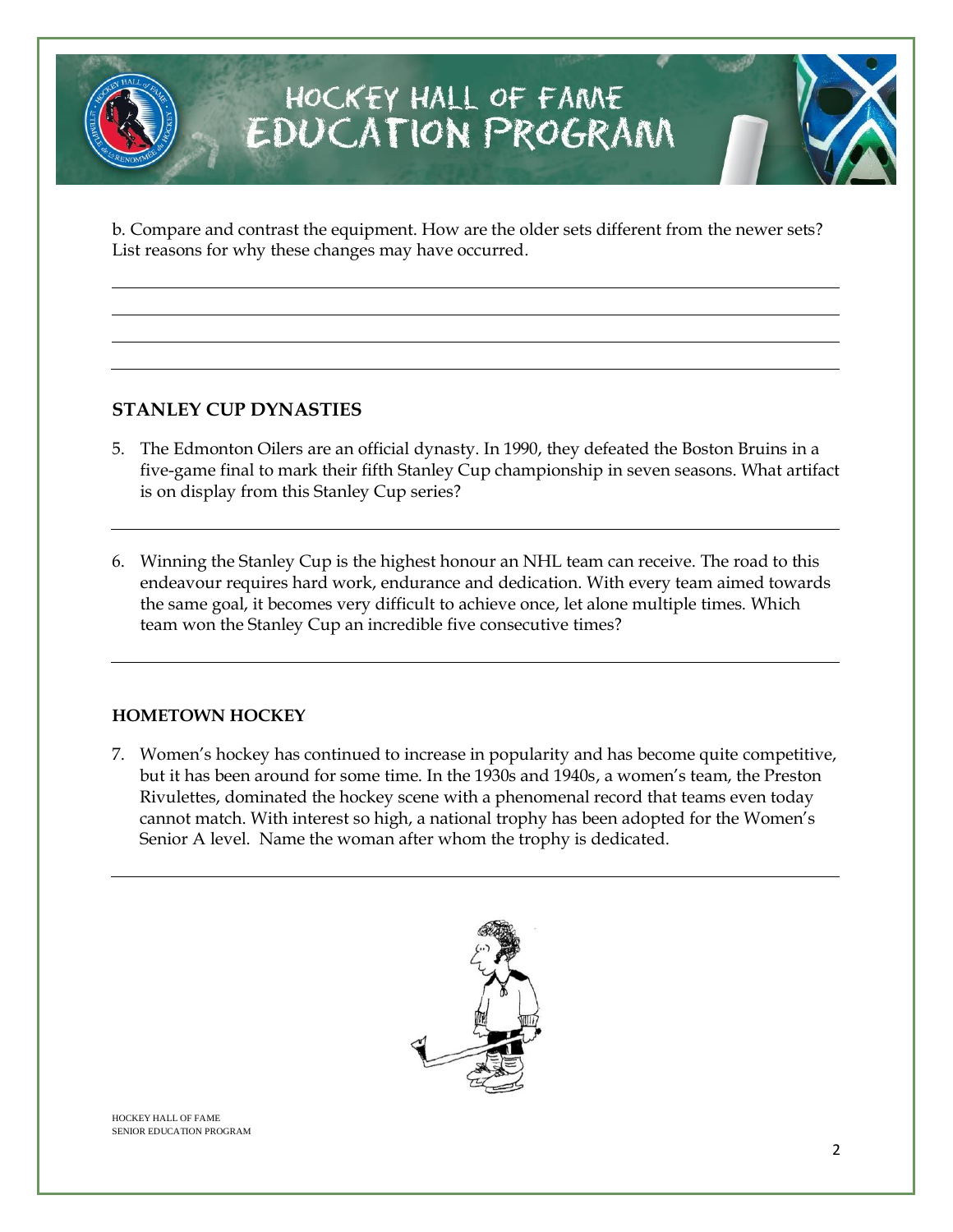

## HOCKEY HALL OF FAME EDUCATION PROGRAM

8. a. What Hockey Hall of Fame coach and general manager was the Central Hockey League championship trophy named after?

b. Why was he bestowed this honour?

9. Passion for the game of hockey has no bounds. Where individuals are unable to physically play the game of ice hockey, determination satisfies their desire to play. This case in point is seen in Sledge Hockey, where players unable to walk can still get on the ice and shoot the puck. What do these players have on the end of their sticks that allows them to move down the ice? *(Hint: Check the 'Changing Face of Hockey Diversity in Our Game' display)*

#### **THE MASK PRESENTED BY IMPORTS DRAGON**

10. In this display, you will find a variety of goalie masks from various time points in the history of our game. Select a mask and describe the possibilities for aesthetic and design choices. Consider colour, placement, iconography, symbol, etc.

### **TISSOT WORLD OF HOCKEY**

11. The European-style jersey provides a striking contrast to the North American jerseys. What is the major difference you would see on a European club team jersey that you would not see on a typical NHL jersey? Which do you prefer and why?

HOCKEY HALL OF FAME SENIOR EDUCATION PROGRAM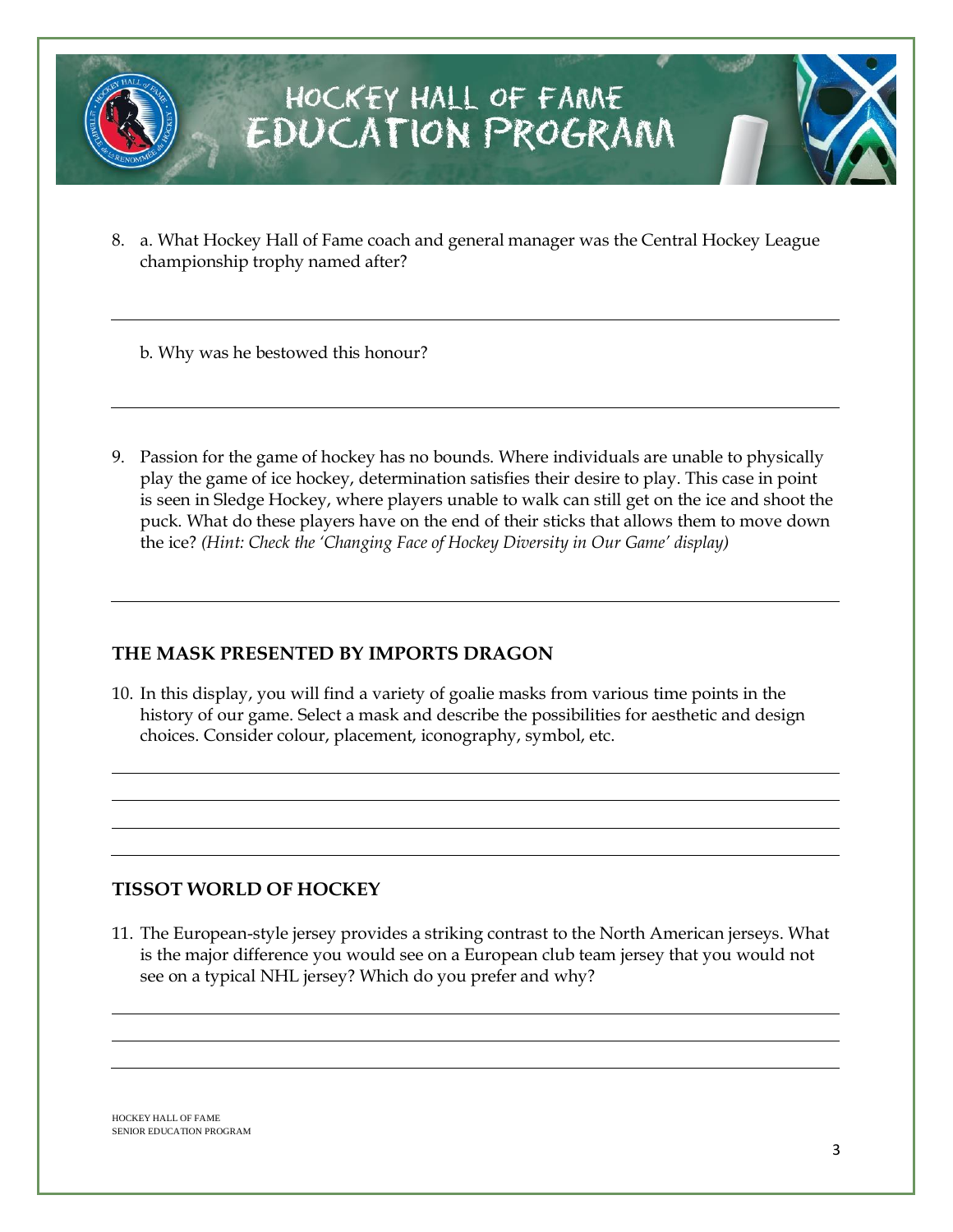# HOCKEY HALL OF FAME EDUCATION PROGRAM

#### **ESSO GREAT HALL**

12. Locate the display of NHL rings. Select your favourite ring and record the team:

|                              | the year: | and why it's your |
|------------------------------|-----------|-------------------|
| favourite in the collection: |           |                   |

- 13. There are many trophies that honour hockey's greatest players. What achievements do these trophies represent?
	- a. Frank J. Selke Trophy
	- b. Maurice 'Rocket' Richard Trophy
	- c. Georges Vezina Trophy
- 14. Who won the Stanley Cup the year that you were born? Describe some of the features of the engraving (scratches, names, etc.).